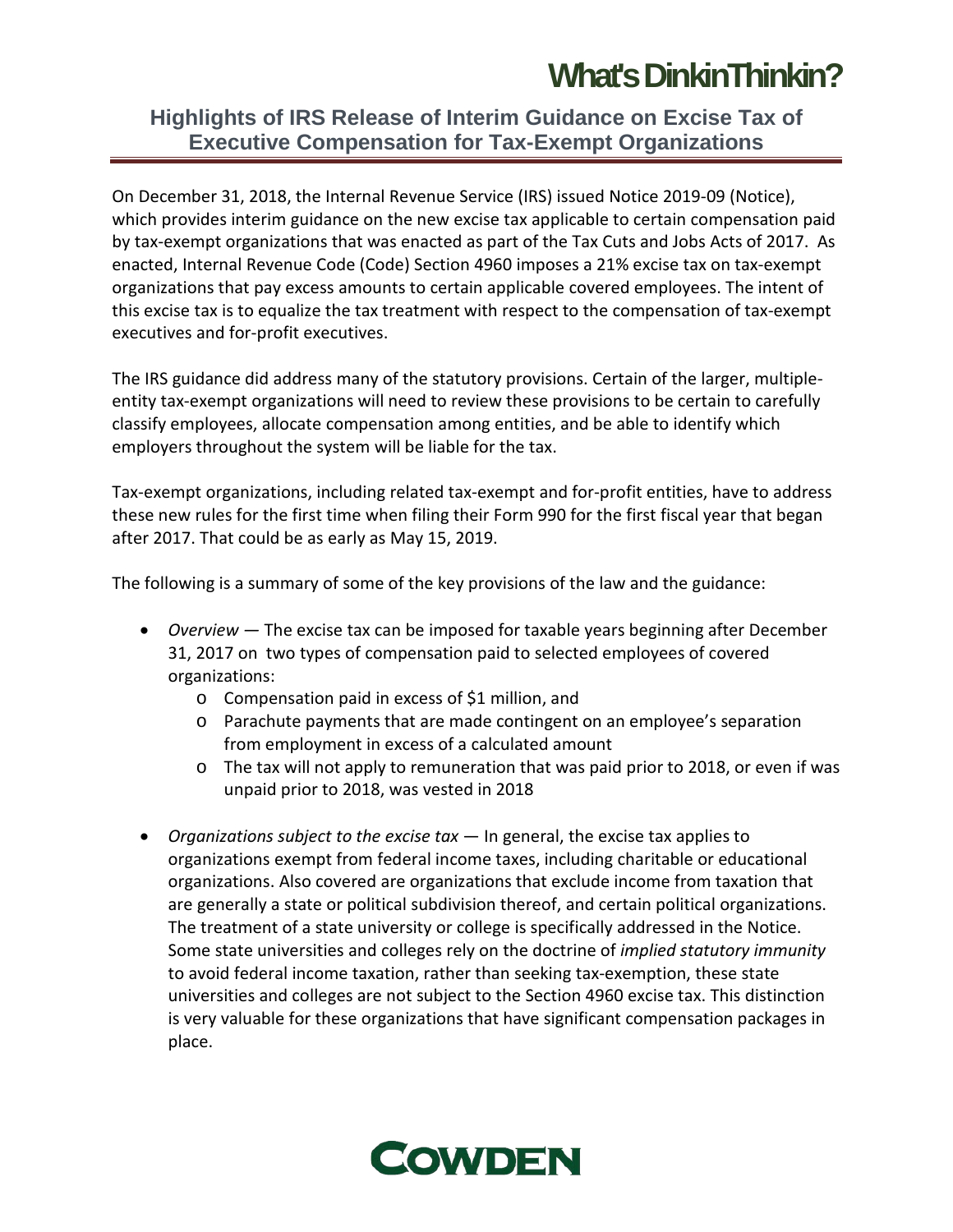# **[What's DinkinThinkin?](https://cowdenconnect.com/)**

### **Highlights of IRS Release of Interim Guidance on Excise Tax of Executive Compensation for Tax-Exempt Organizations**

- *Larger multiple-entity tax-exempt organizations* Under the guidance, covered organizations include related organizations, including for-profit and governmental entities, generally determined using a 50% control threshold that is aligned with annual reporting requirements under Form 990.
- *Covered employee* Under this excise tax, this person is any individual who is one of the organization's five highest-compensated common-law employees for the current taxable year, based on remuneration paid in the *calendar year* ending with or within the employer's fiscal year.
	- o Each employer within a related group of tax-exempt organizations must make its own separate determination of who is a covered employee every year (even in years when the excise tax will not be triggered).

*What is considered Pay (Remuneration)?* — Defined as wages for purposes of federal income tax withholding, but *excluding* compensation designated as Roth contributions (*e.g.*, to a 401(k) or 403(b) plan). However, amounts required to be included in gross income under Code Section 457(f), *whether distributed to the plan participant*, are considered remuneration for purposes of the excise tax.

• Deferred remuneration is treated as having been paid for purposes of these excise tax rules when the right to the remuneration is no longer subject to a substantial risk of forfeiture (*i.e.*, when the remuneration is vested). For purposes of the excise tax, the amount of remuneration treated as paid at vesting is the present value of the vested remuneration, determined using reasonable actuarial assumptions.

*What is a parachute payment under Code Section 4960? —* A parachute payment is any payment *contingent* upon the employee's separation from employment. The Notice provides technical guidance for identifying parachute payments potentially subject to the excise tax. Specifically, the Notice states:

- Separation from employment refers to a covered employee's *involuntary* separation from employment, which may include termination of employment without cause, an employer's failure to renew the covered employee's contract upon its expiration, and voluntary separation of employment by the covered employee for good reason.
- Payments are contingent upon separation from employment if the separation from employment results in vesting the covered employee or accelerating the covered employee's right to payment, which includes payments that are conditioned upon restrictive covenants (such as a non-compete) or the execution of a release of claims.
- Uses the definition of separation from service under Code Section 409A and expands this definition to include certain changes in employment status, such as from an